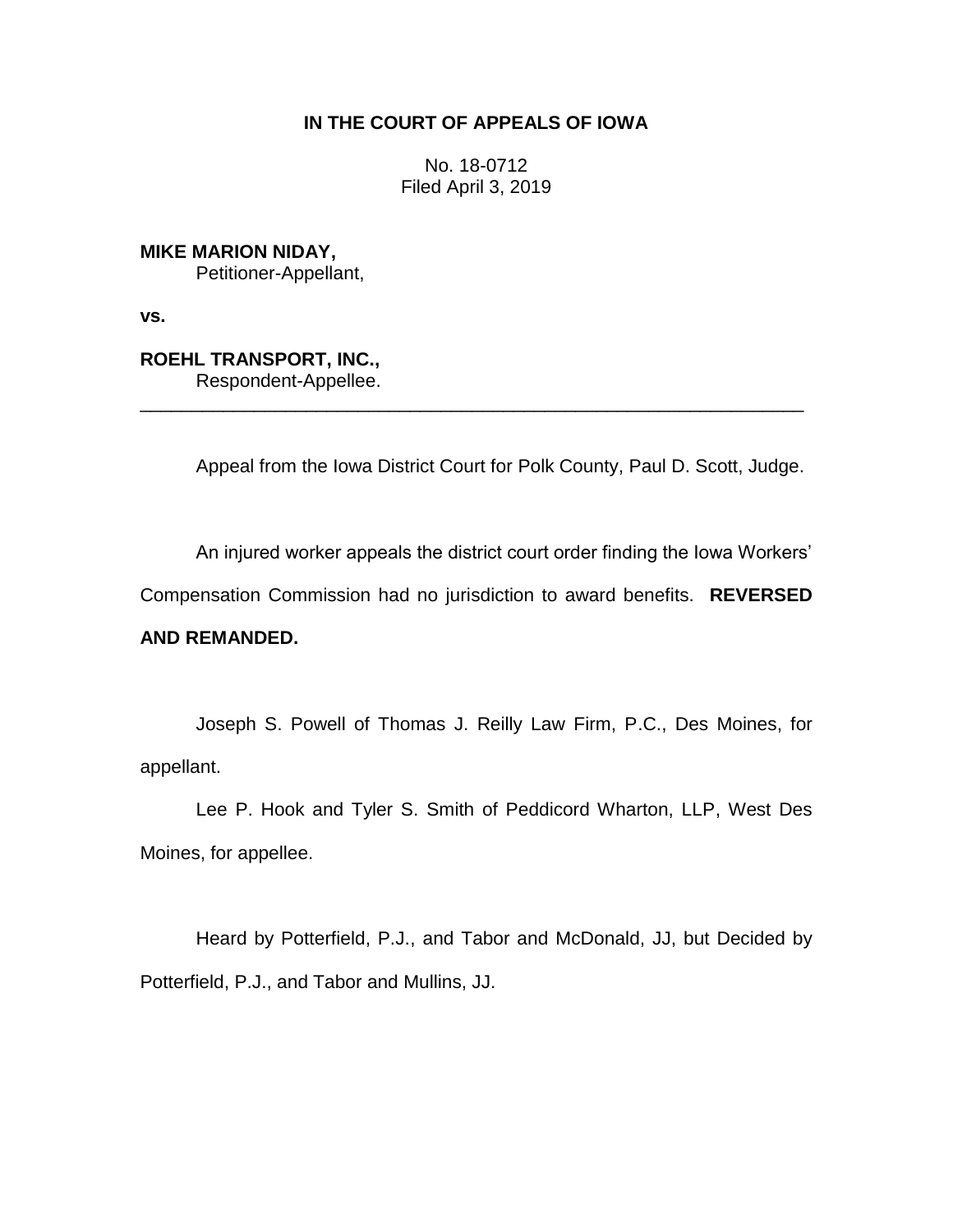### **TABOR, Judge.**

 $\overline{a}$ 

We must decide if a truck driver injured outside of Iowa is entitled to workers' compensation benefits under Iowa Code section 85.71(1)(b) (2014). The key question is whether the "contract of hire" between employer Roehl Transport, Inc. (Roehl) and employee Mike Niday was "made in this state." Because the parties assented to all terms of the contract while Niday was in Iowa, his claim met the requirement of territorial jurisdiction under the statute. Accordingly, we reverse the district court's judicial review decision and remand for further proceedings.

#### **I. Facts and Prior Proceedings**

In his mid-50s and looking for a career change, Niday enrolled in classes at Indian Hills Community College to earn his commercial driver's license (CDL). He worked as a supply-chain manager for Liguria Foods in Humboldt and attended weekend classes in the spring of 2013. On campus, Niday noticed posters advertising employment opportunities with Roehl.

Roehl is a nationwide trucking company with operating authority in fortyeight states—including Iowa. The company is headquartered in Marshfield, Wisconsin and has nine terminals in seven states—Wisconsin, Georgia, Indiana, Texas, California, Arizona, and Michigan. Roehl also has drop yards<sup>1</sup> across the country, though it has none in Iowa.

The posters sparked Niday's interest, so he asked one of his instructors if Roehl was a good employer. Because the instructor had positive views of the

 $1$  A "drop yard" is "a small area of land that trucking companies own and allows for drivers to park their trucks and trailers on it." *Trucking Terminology—Truck Driver Lingo*, CDL Training Today, https://cdltrainingtoday.com/cdl-training-resources/cdl-studyguide/trucking-terminology/ (last visited Mar. 26, 2019).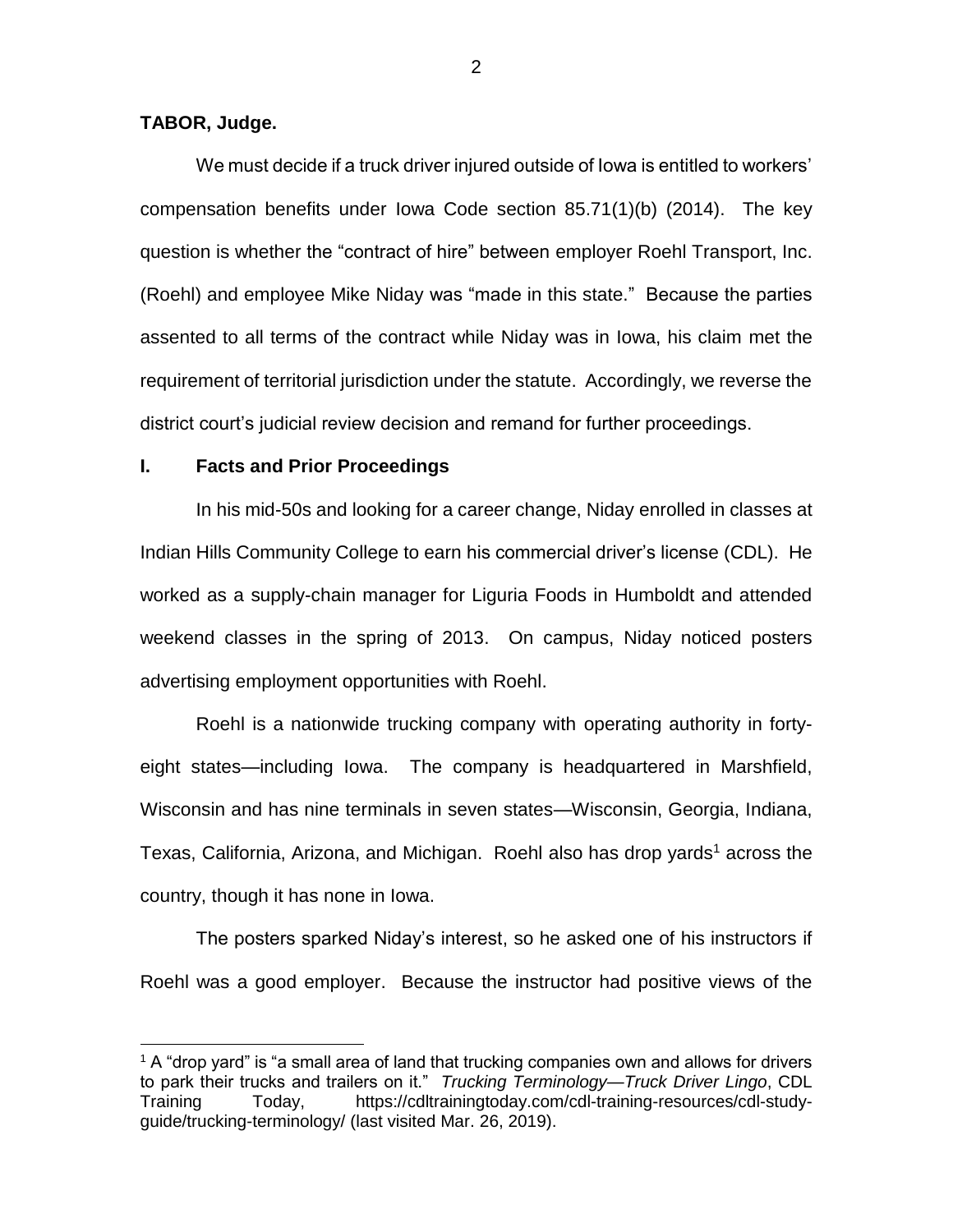company, Niday decided to apply for a truck-driver position through Roehl's website after he earned his CDL in May 2013. Roehl receives applications from all over the country and reviews them at its corporate headquarters in Wisconsin.

Shortly after applying, Niday received a written notice from Roehl recruiter Alice Farvour-Smith congratulating him for passing Roehl's initial screening process. The notice advised Niday to call Farvour-Smith within two days if he was interested in progressing to the next steps of the hiring process. Before Niday had a chance to contact Farvour-Smith, she called to discuss employment with Roehl. Niday was on the job at Liguria Foods in Humboldt when he received Farvour-Smith's phone call. Niday testified:

[They] said they had received my online application and would like to discuss me com[ing] to work for them.

. . . . I don't remember verbatim, but I do remember that we discussed the divisions they had, flatbed, dry van, reefer, and I chose the flatbed division. They have different subdivisions, Midwest regional, national, and of course there's different pay packages. We discussed that. I told them I'd like to accept the Midwest regional, have a little more home time.

On May 10, Farvour-Smith followed up with a letter mailed to Niday's Dakota City, Iowa home. The letter began: "Congratulations! Based on the information we've received so far, I'm pleased to inform you that you qualify for a driving position with TeamRoehl." The letter advised Niday the employment offer was "conditional" based on (1) the continued accuracy of the information he provided in his application, (2) successful completion of a "pre-work screening" to ensure Niday could meet the physical demands of the job, (3) passage of a preemployment drug screen, and (4) successful completion of "all the requirements" of Roehl's "Safety and Job Skills Program." The letter then described the two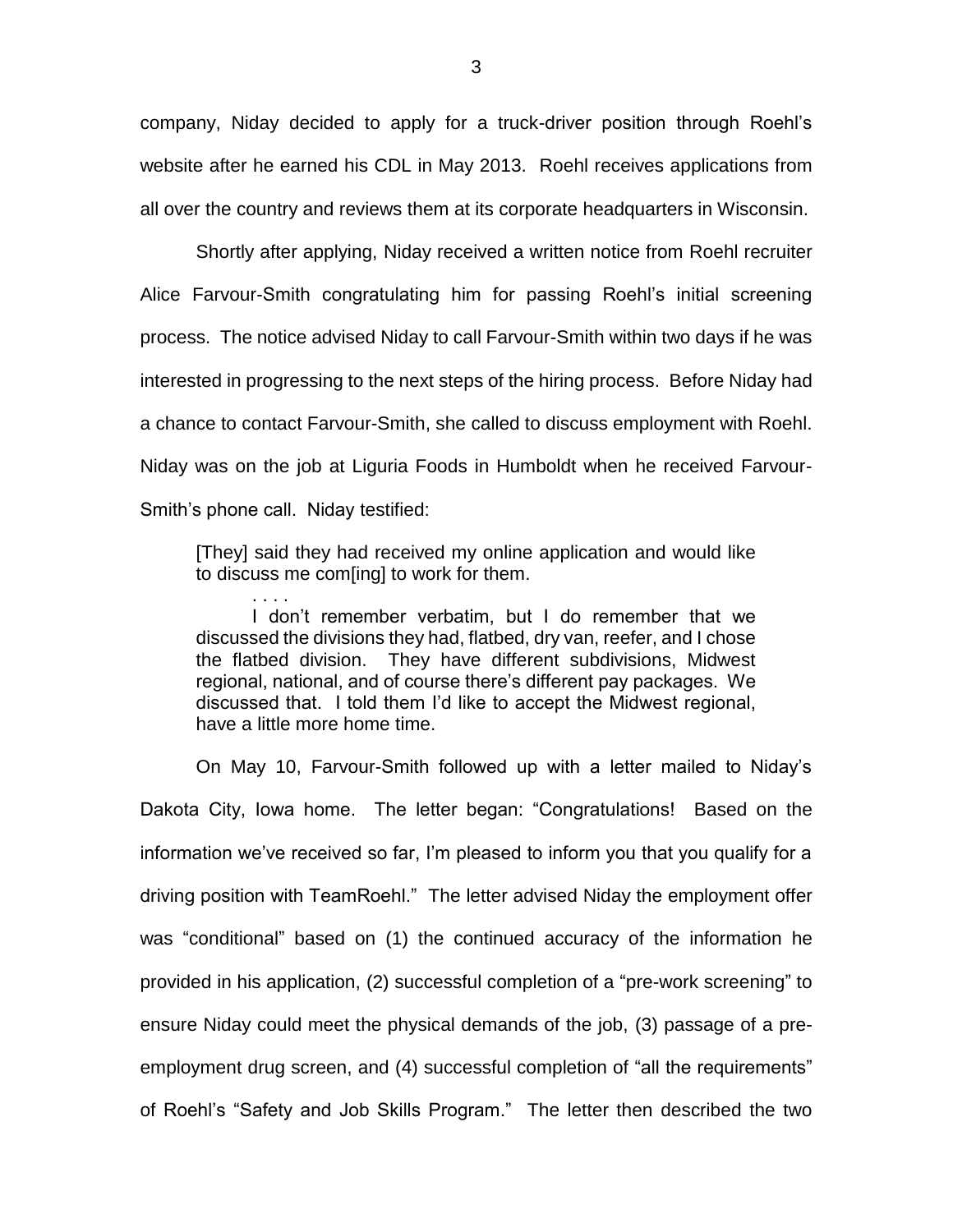phases of Roehl's training program—phase one consisted of classroom work, followed by a preliminary test; phase two involved over-the-road experience with another driver, followed by a final driving test. Additionally, the letter confirmed the specific position and associated pay Niday and Farvour-Smith discussed in their earlier phone conversation.

The letter instructed Niday to await a call from a Roehl representative in the next twenty-four hours to arrange a Department of Transportation medical examination, after which Roehl would schedule Niday's orientation. The letter promised Roehl would provide transportation to the designated phase-one training facility, as well as lodging and meals on phase-one training days. The letter concluded: "Again, congratulations on qualifying for this conditional offer of employment. You've completed the first steps toward a rewarding career at Roehl . . . ."

Niday provided Liguria Foods two weeks' notice of his intent to leave his job as supply-chain manager. Roehl arranged for Niday to pick up a rental car in Des Moines on June 1 and directed him to report to Marshfield, Wisconsin for orientation beginning June 3. In Marshfield, Niday completed an "application addendum" supplementing his initial application from May 8 and underwent a drug test. The following day, Niday reported to Roehl's Gary, Indiana terminal for classroom training.

On June 10, Niday completed the phase-one classroom training and passed the preliminary driving test. Roehl identifies that day as Niday's hiring date, despite the fact he had yet to complete the second phase of training and Farvour-Smith's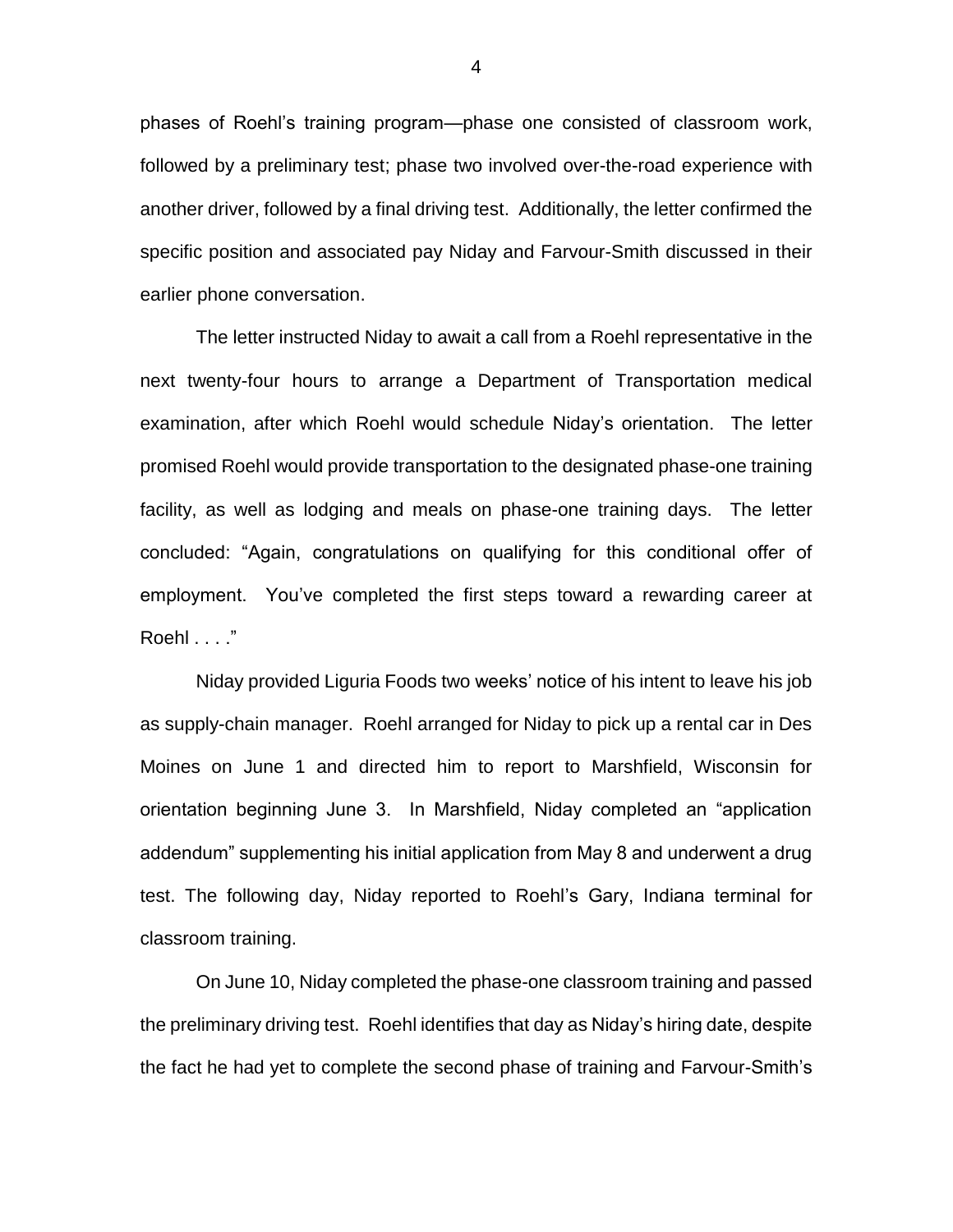May 10 letter conditioned his employment offer on completion of "all requirements of [the] Safety and Job Skills Program."

For the second phase, Roehl paired Niday with a trainer who observed him drive the trainer's truck "all over the United States." After this on-the-road training, Niday returned to Indiana for the final driving test. Niday testified an instructor informed Niday he passed the test and assigned him a fleet manager.<sup>2</sup> Niday's fleet manager, Gina Sanders, directed him to pick up a truck from Roehl's maintenance shop in Gary. Niday retrieved the truck and returned home to Iowa, set to begin driving solo routes for Roehl.

While working for Roehl, Niday received his load assignments through the computer in his truck. When he accepted an assignment, Roehl sent Niday directions to the pick-up site. Niday would drive to the vendor, load the goods into his truck, and inform Roehl once the goods were secured so Roehl could send

 $2$  Karen Cliver, a Roehl administrator, stated in her sworn affidavit Niday was hired "upon the successful completion of training" and assigned a fleet manager "upon being hired." Roehl presented no additional testimony. The deputy commissioner made no findings regarding the inconsistency of Cliver's statements with Niday's account, but the deputy did find Niday's testimony credible. The fact findings summarized the timeline:

Claimant testified following classroom training, he took a driving test in Indiana. He then began over-the-road training with another driver. Once he began this work, claimant indicated he began to receive a regular paycheck. At the conclusion of this training, claimant completed a final driving test in Gary, Indiana. Upon successful completion, defendant's employee Gina Sanders called him, introduced herself as his fleet manager, and advised him to proceed to the maintenance shop to pick up his keys and trailer. He then began driving solo routes for defendant. And later, the deputy's conclusions of law provided:

The May 2013 conversation and letter served essentially as an agreement to agree to enter into an employment contract upon successful completion of the conditions precedent. These conditions were likely met while claimant participated in the training process in Gary, Indiana; the conditions were most certainly not met while claimant remained in Iowa prior to presenting for training.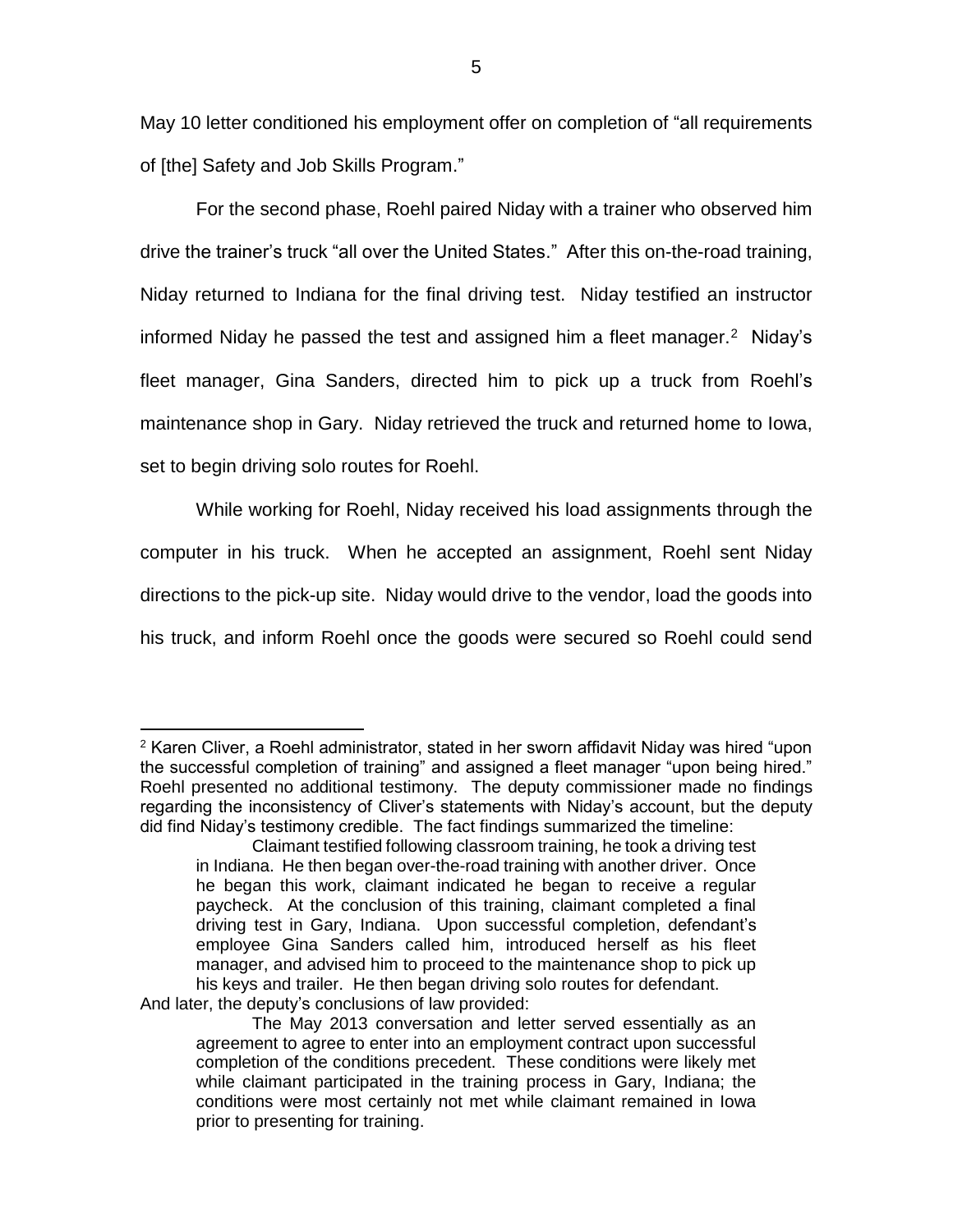directions to the destination. In his deposition, Niday testified the pick-up locations varied based on his location at a given time:

About every time I left my home I would have a run out of Iowa, because [Roehl] always tried minimizing your deadhead miles when you're not carrying freight. So Monday mornings that I would leave, it was generally a run located out of Iowa.

And then from there it just depended on where I dropped, and they would give me a close pickup to run from there. But most of my runs when I left home [were] out of the Iowa area.

Of the seventy-three assignments Niday completed for Roehl, twenty-five were either picked up from or delivered to Iowa locations.

In November 2013, Niday picked up a load of large aluminum coils from Logan Aluminum in Kentucky. After much heavy lifting, Niday became winded. At first, he blamed the humidity for his difficulty breathing. But then he developed chest pain. A warehouse employee called Logan's on-site paramedics, and an ambulance transported Niday to a hospital. Niday had suffered a heart attack.

On June 30, 2014, Niday filed a petition with the Iowa Workers' Compensation Commission seeking benefits. Roehl denied Niday's claim, arguing the commission lacked jurisdiction because the injury occurred outside of Iowa and none of the grounds in Iowa Code section 85.71 applied. A deputy commissioner heard the matter and filed an arbitration decision finding the commission lacked jurisdiction over Niday's claim because the "contract of hire" was not made in Iowa and Roehl did not have a "place of business" in Iowa. The deputy characterized the May 2013 conversation and letter while Niday was in Iowa as "an agreement to agree to enter into an employment contract upon successful completion of the conditions precedent." The deputy held those conditions "were likely met" in Indiana.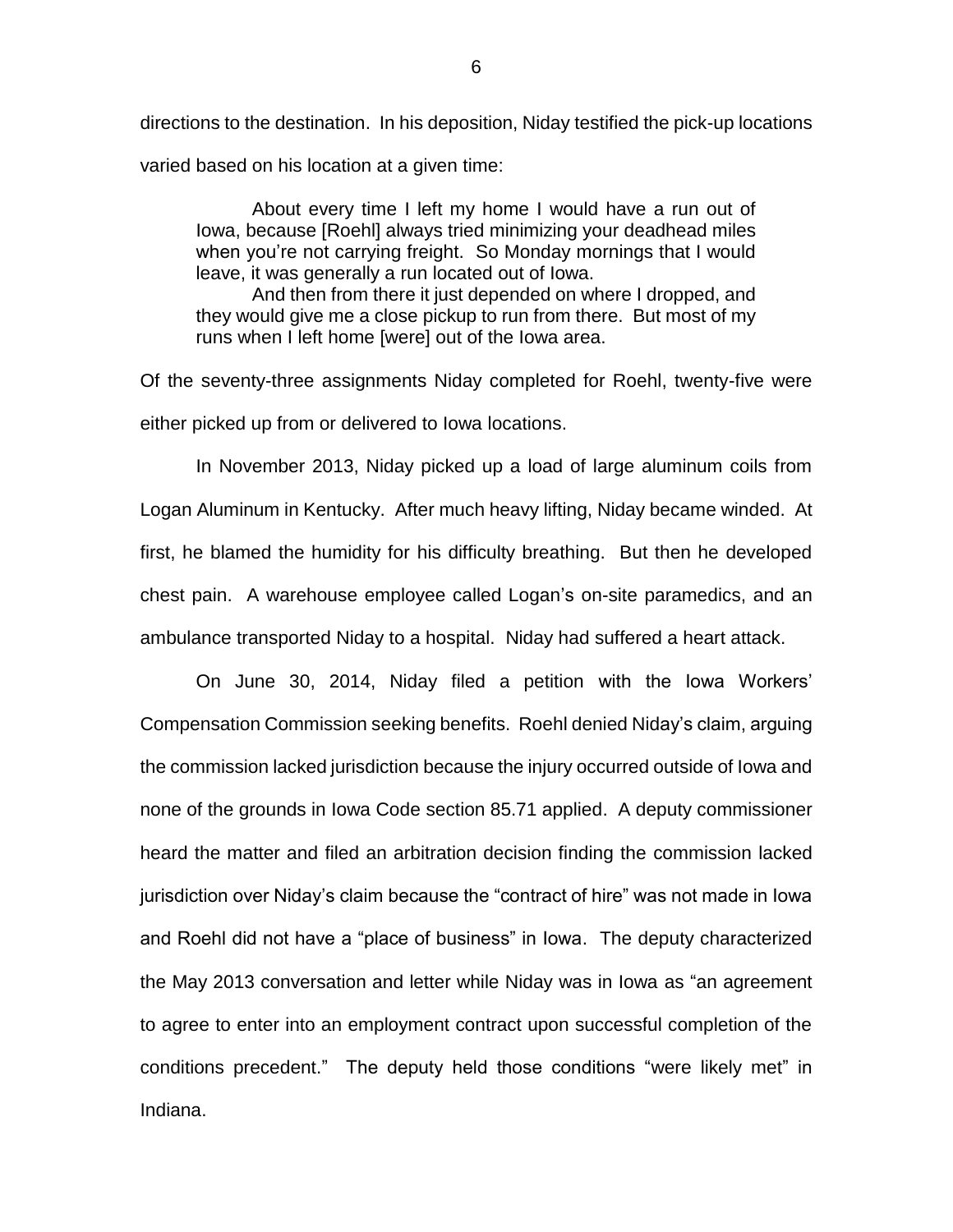Niday unsuccessfully appealed to the commissioner, who adopted the deputy's decision. Niday then sought judicial review in Iowa District Court for Polk County. After a February 2018 hearing, the district court agreed with the commission, concluding the contract of hire was made outside of Iowa and Roehl had no place of business in Iowa, so the agency lacked jurisdiction to hear Niday's claim under Iowa Code section 85.71(1)(a) or (b). Niday appeals.

### **II. Scope and Standards of Review**

 $\overline{a}$ 

Section 17A.19(10) (2017) of the Iowa Administrative Procedure Act governs our review of agency decision-making. *Neal v. Annett Holdings, Inc.*, 814 N.W.2d 512, 519 (Iowa 2012). On judicial review, the district court acts in an appellate capacity. *Id.* When reviewing the district court's decision, "we apply the standards of [c]hapter 17A to determine whether the conclusions we reach are the same as those of the district court. If they are the same, we affirm; otherwise, we reverse." *Id.* (quoting *Mycogen Seeds v. Sands*, 686 N.W.2d 457, 463 (Iowa 2004)).

When factual findings are not challenged on appeal, but instead the claimed error is in the agency's interpretation of law, we decide if that interpretation was erroneous. 3 *Meyer*, 710 N.W.2d at 219. If we conclude the agency's interpretation was erroneous, we substitute our interpretation of the law. *Id.* Finally, if

<sup>3</sup> In *Heartland Express, Inc. v. Terry*, 631 N.W.2d 260, 266 (Iowa 2001), our supreme court framed the issue on appeal as "whether there was substantial evidence to support the chief deputy's finding that the contract of hire took place in Iowa," citing *Anstey v. Iowa State Commerce Commission*, 292 N.W.2d 380, 384 (Iowa 1980), for the proposition the "substantial evidence test governs review of agency action regarding jurisdictional facts." But this statement does not mean any issue related to jurisdiction will be undisturbed on appeal if supported by substantial evidence. Instead, *Anstey* confirmed factual findings related to jurisdiction are treated like any other factual findings. *See* 292 N.W.2d at 384.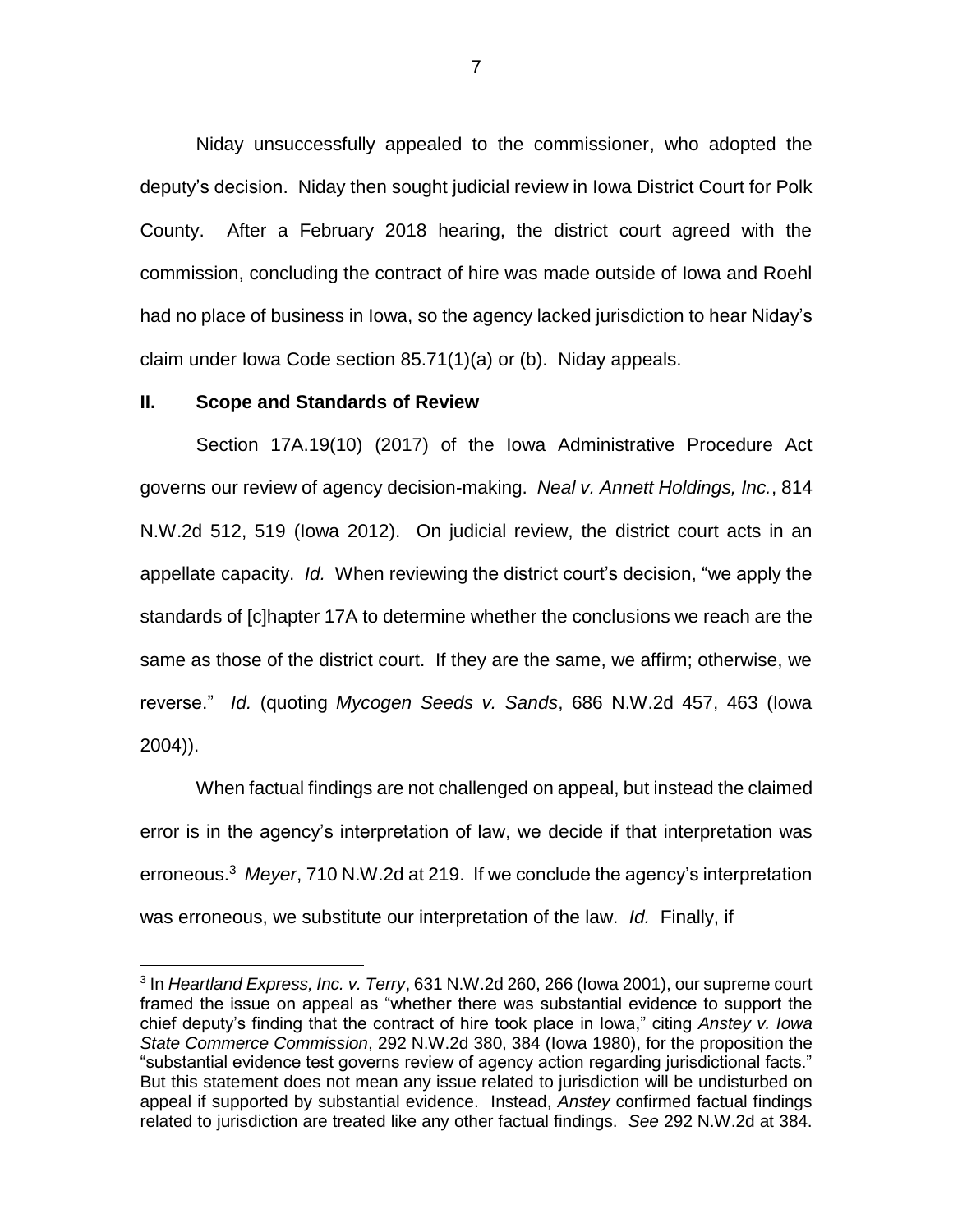the claim of error lies with the ultimate conclusion reached, then the challenge is to the agency's application of the law to the facts, and the question on review is whether the agency abused its discretion by, for example, employing wholly irrational reasoning or ignoring important and relevant evidence. *See* Iowa Code § 17A.19(10)(i), (j).

*Id.*

Here, the parties agree the claimed error stems from the agency's interpretation and application of contract law principles; the facts are undisputed. $4$ Neither party asserts the legislature vested authority in the commissioner to interpret the statutory phrase "contract of hire" nor do we find any indication the legislature intended to delegate such authority to the commissioner. *See Neal*,

 $\overline{a}$ Despite branding it a question of substantial evidence, the *Terry* court went on to correct a legal error, concluding the claimant's job application could not, as a matter of law, constitute an offer. *See* 631 N.W.2d at 268–69. Our supreme court has since clarified the importance of pinpointing the question on appeal. *See Meyer v. IBP, Inc.*, 710 N.W.2d 213, 219 (Iowa 2006) ("In sum, when an agency decision on appeal involves mixed questions of law and fact, care must be taken to articulate the proper inquiry for review instead of lumping the fact, law, and application questions together within the umbrella of a substantial-evidence issue."). We examine an agency's legal conclusions for soundness even when related to jurisdiction. *See, e.g.*, *Heartland Express v. Gardner*, 675 N.W.2d 259, 262 (Iowa 2003) ("We typically review a district court's decision on judicial review for correction of errors at law. This standard dovetails with our review of jurisdictional questions, which is also for correction of errors at law." (internal citations omitted)); *Annett Holdings, Inc. v. Allen*, 738 N.W.2d 647, 648–49 (Iowa Ct. App. 2007) (reviewing commissioner's interpretation of Iowa Code section 85.71 under the "erroneous" standard).

<sup>4</sup> "The question of whether a contract of hire exists is ordinarily one of fact." *Parson v. Procter & Gamble Mfg. Co.*, 514 N.W.2d 891, 893–94 (Iowa 1994). This principle follows from the "general rule of contract law that 'the determination of the intent of the parties to make a contract, as gathered from what they did and said, is normally a question of fact for the jury, particularly where the terms of the contract are unclear.'" *Id.* (quoting 75A Am. Jur. 2d *Trial* § 795, at 403 (1991)). Here, the deputy commissioner made no findings regarding the parties' intent, but did find credible Niday's testimony that Roehl offered and he accepted the job and corresponding terms during the early-May phone call. The agency's conclusion the contract of hire was made outside of Iowa was based on its characterization of the communications between Niday and Roehl as merely an "agreement to agree" pending Niday's fulfillment of the conditions. So too was the district court's conclusion based on its belief a contract could not be formed until the fulfillment of all conditions contained in an agreement rather than a finding of lack of intent to enter into a contractual relationship.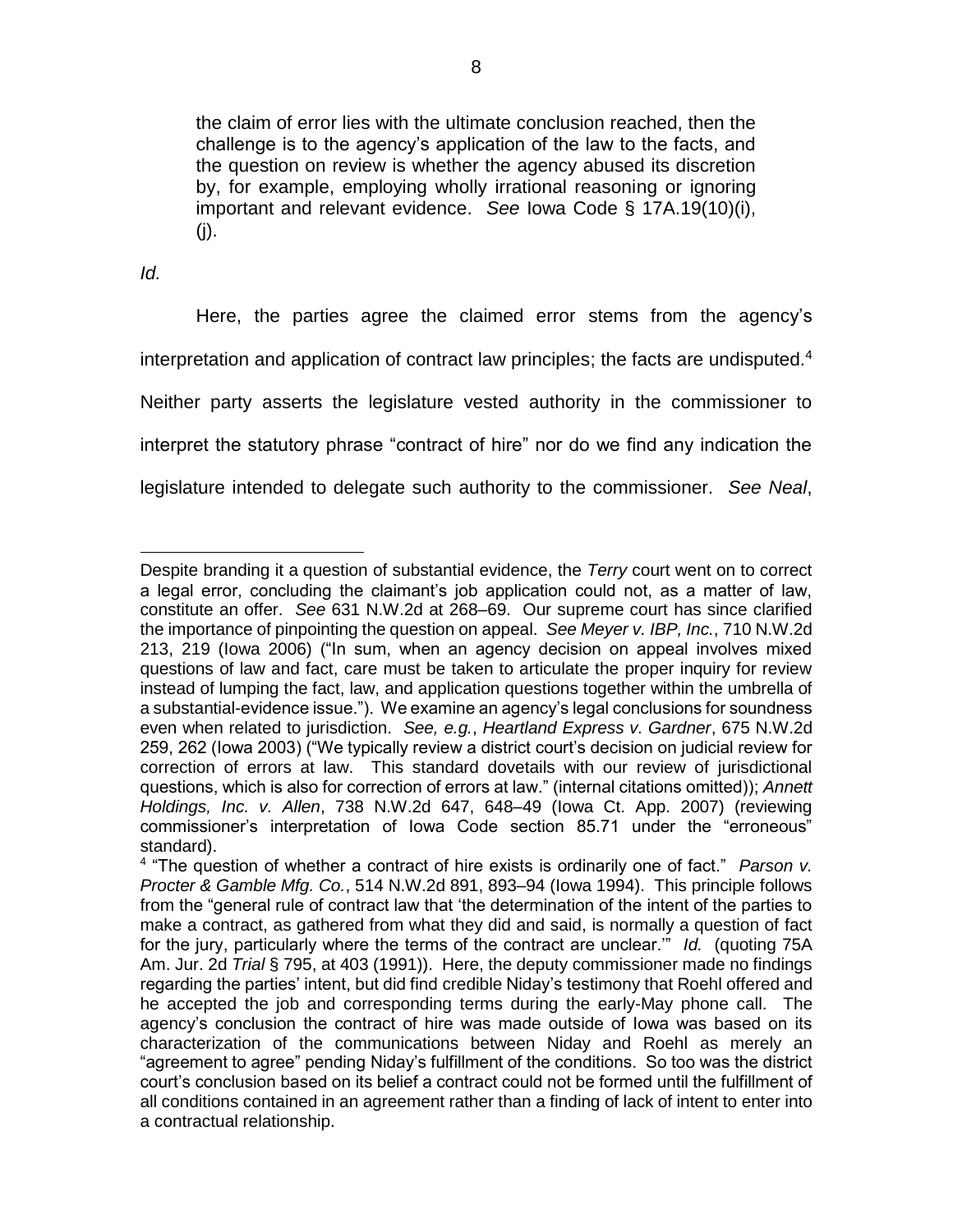814 N.W.2d at 519; *see also* Iowa Code § 85.71; *Iowa Ins. Inst. v. Core Grp. of Iowa Ass'n for Justice*, 867 N.W.2d 58, 65 (Iowa 2015) ("In recent years, we have repeatedly declined to give deference to the commissioner's interpretations of various provisions in chapter 85."). Accordingly, we do not defer to the agency's interpretation. *See Neal*, 814 N.W.2d at 519. "We will reverse if we find the agency's decision was '[b]ased upon an erroneous interpretation of a provision of law.'" *Andover Volunteer Fire Dep't v. Grinnell Mut. Reinsurance Co.*, 787 N.W.2d 75, 80 (Iowa 2010) (quoting Iowa Code § 17A.19(11)(b)).

When interpreting provisions of chapter 85, we remain cognizant of its purpose: to benefit injured workers. *Jacobson Transp. Co. v. Harris*, 778 N.W.2d 192, 197 (Iowa 2010).

# **III. Analysis**

 $\overline{a}$ 

Iowa Code section 85.71 outlines when an employee is entitled to benefits if his or her injury occurs outside of lowa.<sup>5</sup> The statute lists five ways an employee may qualify for benefits:

<sup>&</sup>lt;sup>5</sup> Our supreme court has interpreted section 85.71 as conferring subject matter jurisdiction to the commission over claims arising from extraterritorial injuries. *See, e.g.*, *Terry*, 631 N.W.2d at 265. So, not surprisingly, the parties dub the issue on appeal as one of subject matter jurisdiction. But in 2008, the legislature amended section 85.71 to add: "This section shall be construed to confer personal jurisdiction over an employee or employer to whom this section is applicable." 2008 Iowa Acts ch. 1091, § 2. While the distinction is not dispositive in the instant dispute, section 85.71 reads more like a test for extraterritorial jurisdiction or a long-arm statute rather than defining the commission's subject matter jurisdiction. *See Extraterritorial Jurisdiction*, *Black's Law Dictionary* (10th ed. 2014) ("A court's ability to exercise power beyond its territorial limits."); *see also Jahnke v. Deere & Co.*, 912 N.W.2d 136, 142 (Iowa 2018) (discussing the presumption of territorial application of statutes and noting section 85.71 "affirmatively states that it applies to employees injured 'while working outside the territorial limits of this state' if certain circumstances are met"); *Cargill, Inc. v. Conley*, 620 N.W.2d 496, 501 (Iowa 2000) ("'Subject matter jurisdiction is the authority of a court to hear and determine cases of the general class to which the proceedings belong, not merely the particular case then occupying the court's attention.' *Bailey v. Batchelder*, 576 N.W.2d 334, 337 (Iowa 1998).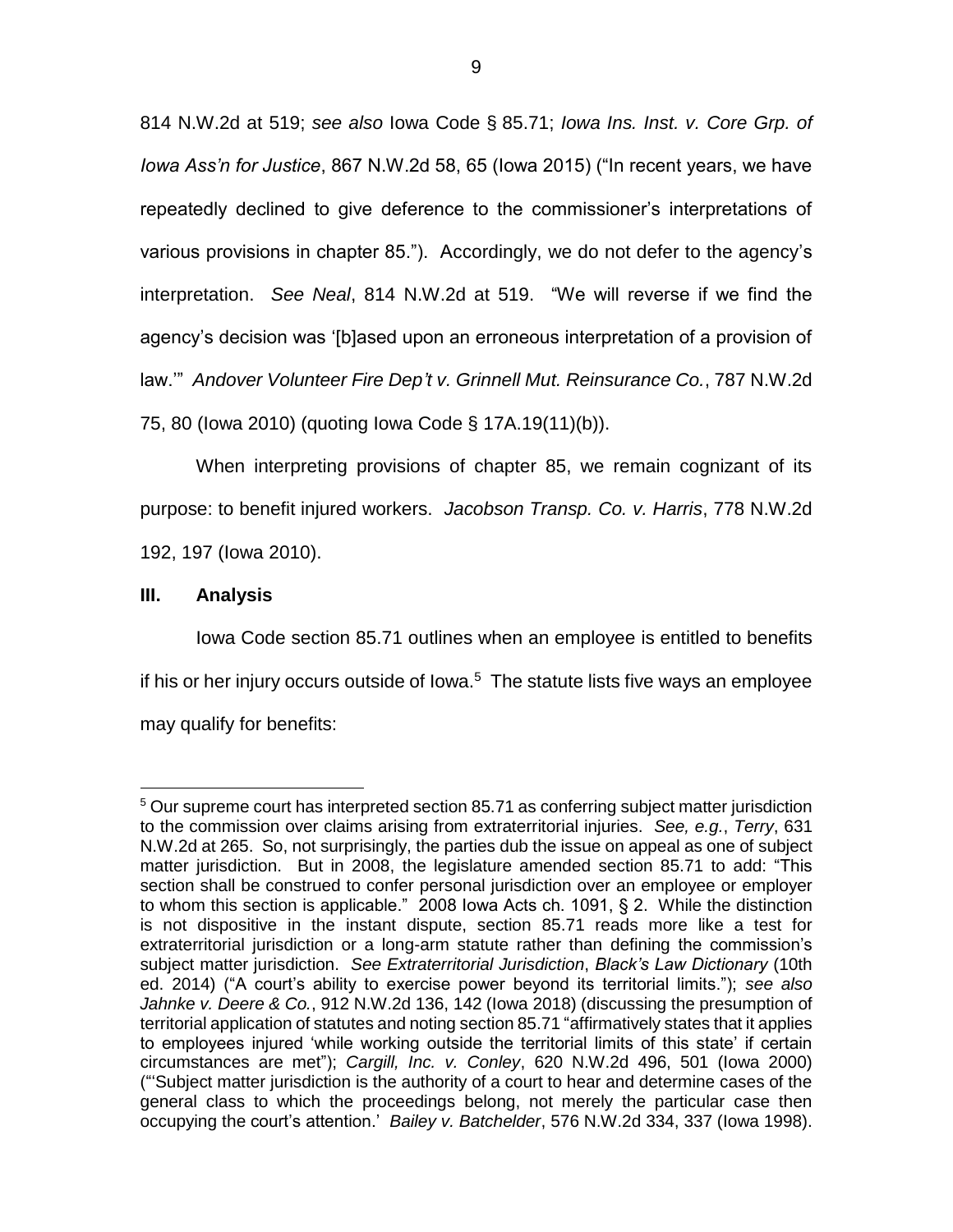(a) The employer has a place of business in this state and the employee regularly works at or from that place of business.

(b) The employee is working under a contract of hire made in this state and the employee regularly works in this state.

(c) The employee is working under a contract of hire made in this state and sustains an injury for which no remedy is available under the workers' compensation laws of another state.

(d) The employee is working under a contract of hire made in this state for employment outside the United States.

(e) The employer has a place of business in Iowa, and the employee is working under a contract of hire which provides that the employee's workers' compensation claims be governed by Iowa law.

Iowa Code § 85.71(1).

Niday relies on subsection (b), which requires proof of two elements: (1) at

the time of the injury, he was working under a "contract of hire" made in Iowa; and

(2) he regularly worked in Iowa.<sup>6</sup> Neither party disputes Niday regularly worked in

Iowa. The fighting issue is whether the "contract of hire" was "made in this state."

We determine the place of contracting based on the parties' intention to

form a binding contract. *Terry*, 631 N.W.2d at 266–67 (quoting *Burch Mfg. Co. v.* 

*McKee*, 2 N.W.2d 98, 101 (Iowa 1942)).

As a rule [the place of contracting] is considered to be the place where the offer is accepted, or where the last act necessary to a meeting of the minds, or to complete the making of the contract, is performed. . . . [T]he place of contract is the place where the acceptance is made, as, if a resident of one state places a letter in the mail making an offer to one who resides in another state, the contract would be completed where the acceptance is mailed.

*Id.* (quoting *McKee*, 2 N.W.2d at 101).

 $\overline{a}$ . . . The problem with Cargill's argument is that the industrial commissioner did have subject matter jurisdiction of the claim presented to her—a claim for workers' compensation benefits.").

 $6$  Alternatively, Niday argues he meets the criteria in subsection (a). Niday asserts, because he received assignments while in Iowa and began and ended every run from his home, his Iowa residence was his "home terminal," constituting Roehl's "place of business" under the statute. *See* Iowa Code § 85.71(1)(a). Because Niday meets the criteria in subsection (b), we need not reach this issue.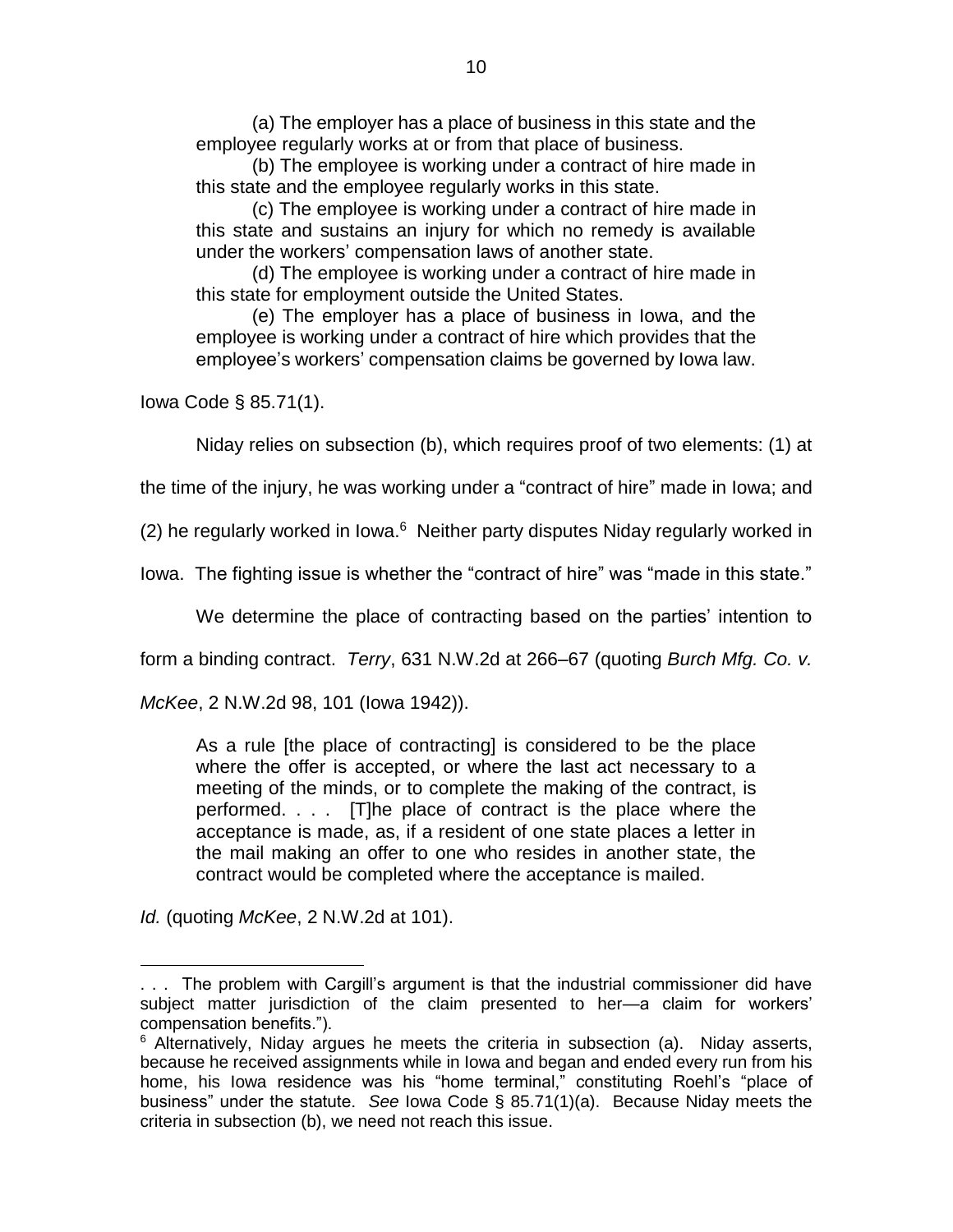To be bound by a contract, the parties "must manifest a mutual assent to the terms of the contract, and this assent is usually given through the offer and acceptance." *Kristerin Dev. Co. v. Granson, Inc.*, 394 N.W.2d 325, 331 (Iowa 1986). Here, Niday and Roehl agreed to the terms of Niday's employment during Farvour-Smith's May phone call to Niday, answered by Niday while in Iowa. Farvour-Smith confirmed the terms the parties discussed on the phone in a letter sent to Niday's Iowa residence. So the crux of the dispute is whether the requirements listed in the May 10 letter constituted conditions precedent<sup>7</sup> to performance of the contract or conditions precedent to formation of the contract.<sup>8</sup> Roehl contends they were conditions precedent to formation, so the contract was not made until Niday fulfilled the training requirements in Gary, Indiana. Roehl argues the conditional nature of its offer meant the exchange in Iowa was merely an "agreement to enter into an agreement," citing *Khabbaz v. Swartz* for the

 $\overline{a}$  $7$  The Second Restatement of Contracts abandons the terms condition precedent and condition subsequent—instead employing the term "condition" in place of condition precedent, and replacing condition subsequent with "an event terminating a duty." Restatement (Second) of Contracts § 224 reporters note cmts. c, e (Am. Law Inst. 1981). 8 In its appellate brief, Roehl quotes the following passage from *Magnussen Agency v. Public Entity National Co.-Midwest*, 560 N.W.2d 20, 26 (Iowa 1997): "An offer that invites an acceptance by performance is deemed accepted by such performance unless there is a manifestation of intention to the contrary." Although that language from *Magnussen* describes a unilateral contract, Roehl does not use the term "unilateral contract" in its brief. In fact, Roehl fails to further develop an argument that its contract was unilateral. Roehl does not point to facts or case law supporting a contention the contract was unilateral. *See Daeges v. Beh*, 224 N.W. 80, 81 (Iowa 1929) ("It is presumed that an offer invited the formation of a bilateral contract by an acceptance amounting, in effect, to a promise by the offeree to perform what the other requests."); Restatement (First) of Contracts § 31 (Am. Law Inst. 1932) ("In case of doubt it is presumed that an offer invites the formation of a bilateral contract by an acceptance amounting in effect to a promise by the offeree to perform . . . , rather than the formation of one or more unilateral contracts by actual performance on the part of the offeree."). Without a more fully-formed argument, we decline to address the possibility the contract was unilateral. *See Hyler v. Garner*, 548 N.W.2d 864, 876 (Iowa 1996) ("[W]e will not speculate on the arguments [the parties] might have made and then search for legal authority and comb the record for facts to support such arguments.").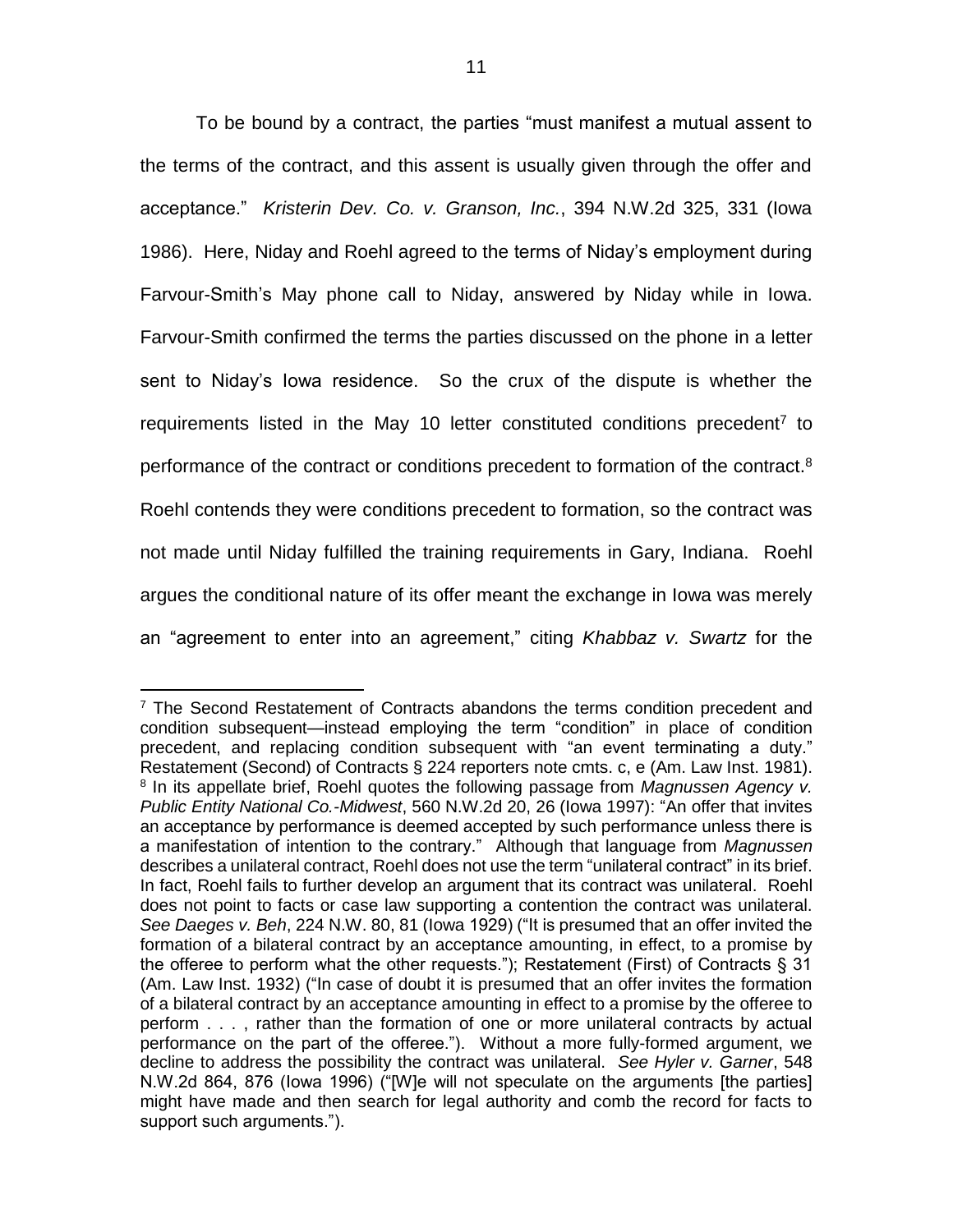proposition "[n]onperformance of a condition precedent vitiates a contract or a proposed contract." 319 N.W.2d 279, 284 (Iowa 1982). Roehl asserts its communications with Niday "could certainly have been considered a proposed contract with conditions precedent."

Contrary to Roehl's assertion, the agreement reached in the May telephone call and confirmed by letter was more than a "proposed contract." Iowa case law uses the term "proposed contract" when "no mutuality of assent [exists] between the parties." *See Bruggemeyer v. Bruggemeyer*, 258 N.W.2d 364, 365–66 (Iowa 1977) (finding no mutual assent to proposed contract for purchase of real estate where defendants' counsel notified plaintiffs' counsel that client would not sign contract until disputed pasture rent had been paid and rent was never paid). By contrast, all the terms of Niday's employment were settled in the phone call and reiterated in the May 10 written confirmation. Roehl does not contend that any terms of Niday's employment were left up in the air. Instead, the company argues,

Niday's receipt of the terms of the May 10, 2013, letter did not create a legally binding employment relationship until the conditions listed therein were satisfied. These were conditions which, until completed, did not create a binding obligation on the part of Roehl Transport to employ Niday as a driver.

Roehl's argument blurs the line between the formation of a contract and the fulfillment of conditions within an existing contract. *See* Restatement (Second) of Contracts § 224 cmt. c (Am. Law Inst. 1981) ("In order for an event to be a condition, it must qualify a duty under an existing contract.").<sup>9</sup> Our supreme court

<sup>&</sup>lt;sup>9</sup> As further clarification, the American Law Institute reporter noted: When an event that is not normally part of the process of formation of contract is made an event upon which the performance of the contract is dependent, courts often describe it as a condition that must be performed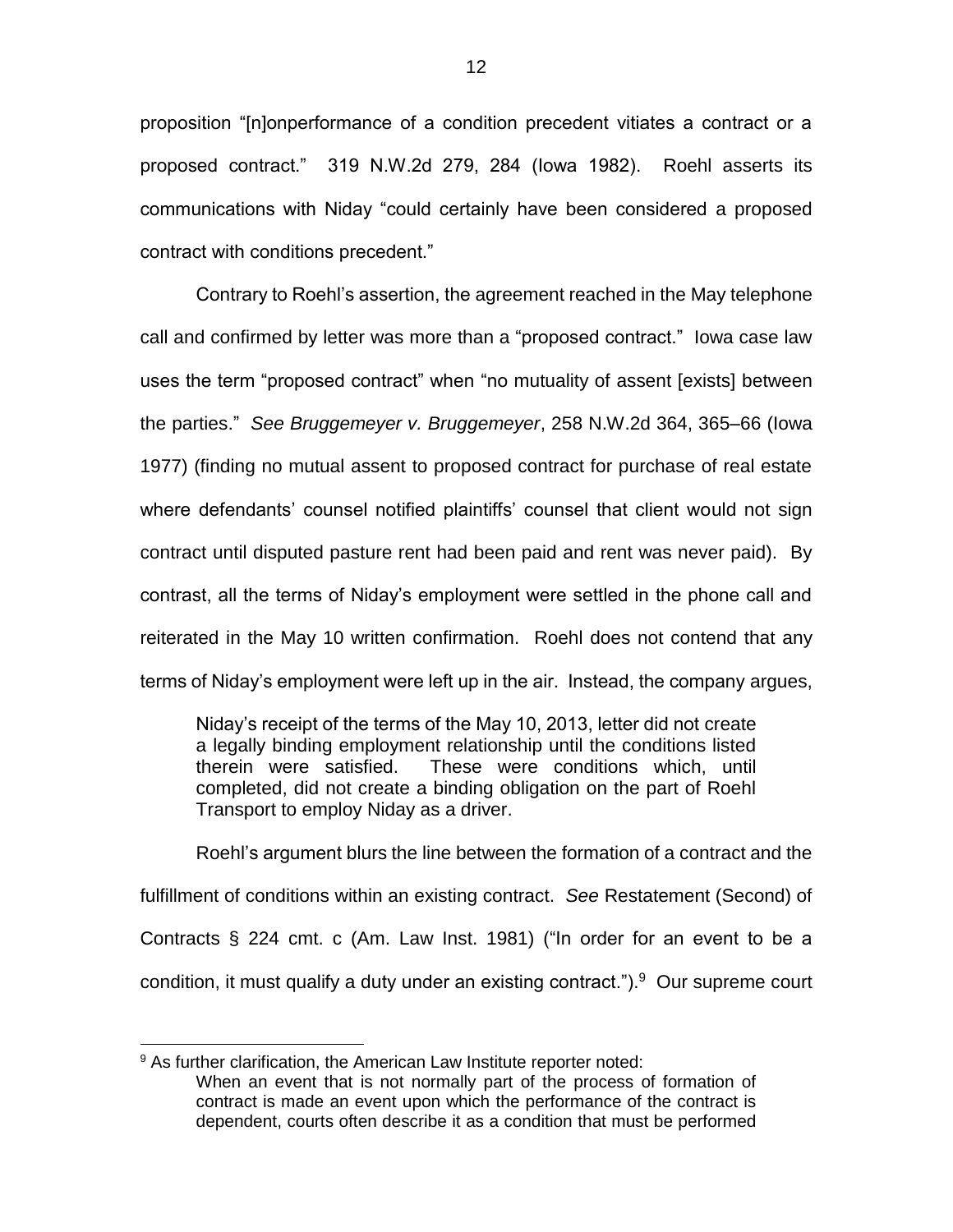has defined conditions precedent as "those facts and events, occurring *subsequently* to the *making of a valid* contract that must exist or occur before there is a right to immediate performance, before there is a breach of contract duty, before the usual judicial remedies are available." *Nat'l Farmers Org., Inc. v. Lias*, 271 N.W.2d 751, 754 (Iowa 1978) (emphasis added); *accord Yost v. City of Council Bluffs*, 471 N.W.2d 836, 838 (Iowa 1991) ("The City initially attempts to dismiss the allegations raised by Yost in this appeal by contending that no valid and enforceable contract ever existed between the parties. In support of its contention, the City argues that because Yost failed to complete all of the conditions precedent to form the contract, the proposed contract was a nullity. We . . . find this argument to be meritless and conclude that a valid and enforceable contract was in full force at the time of the fire."); *see also State ex rel. Career Aviation Sales, Inc. v. Cohen*, 952 S.W.2d 324, 326–27 (Mo. Ct. App. 1997) ("A condition precedent presupposes the existence of a contract and not the converse .... A condition precedent is a condition which must be fulfilled before the duty to perform an existing contract arises. Thus, a condition precedent denotes an event which qualifies a duty under an already enforceable contract. A contract condition which qualifies a duty of performance by a party does not make the existence or validity of the contract hinge on the condition." (internal citations omitted)).

before the contract comes into existence. Similarly, inartistically drafted contracts may contain language such as: "this contract shall not come into existence until Event A occurs." . . . [I]t is better to view a contract as already in existence, but with the parties' respective performances subject to the specified event, which is a condition to their respective performances.

Restatement (Second) of Contracts § 224 reporter's note cmt. c (citations omitted).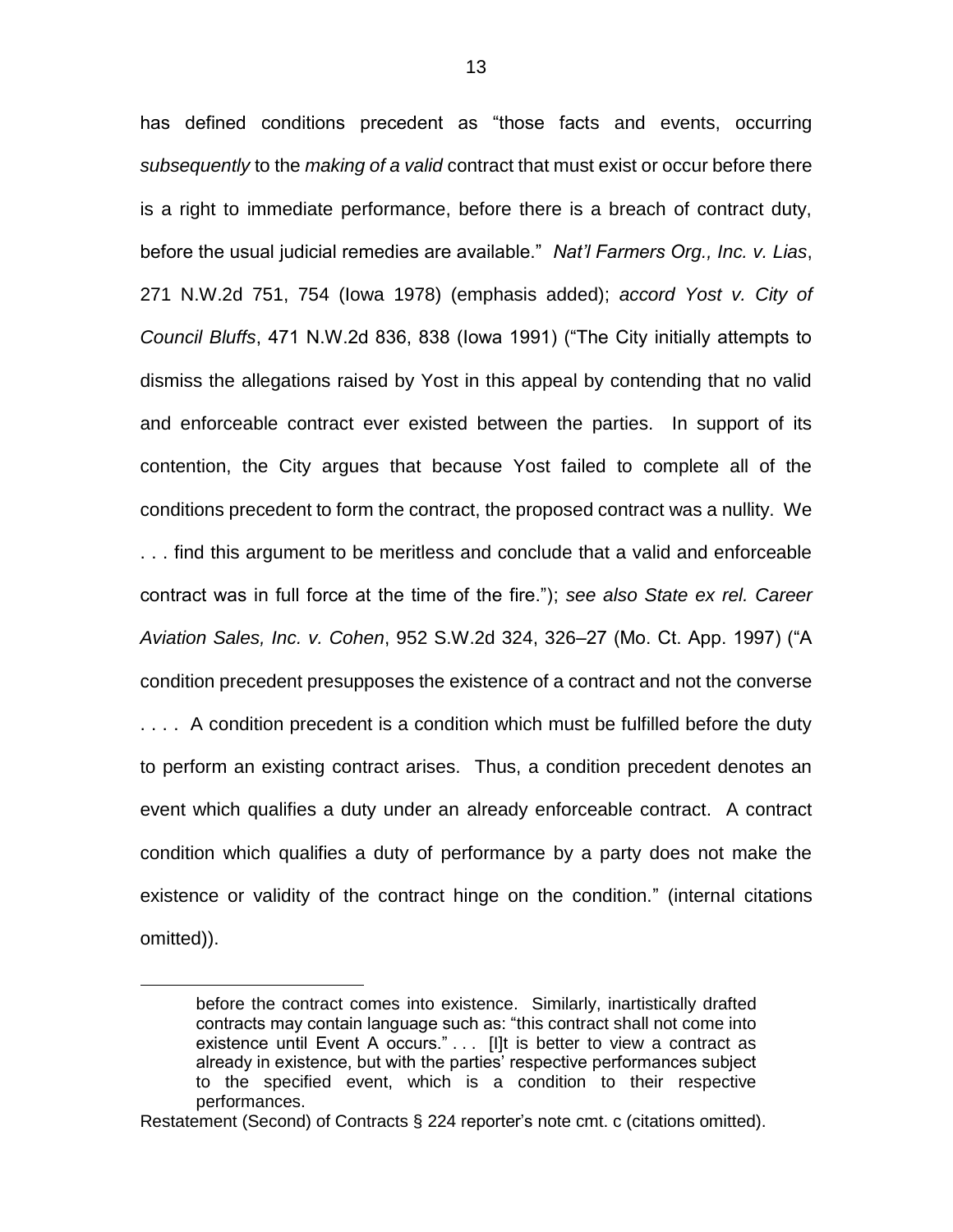A contract is made where the last act necessary to form a binding contract occurs. *Terry*, 631 N.W.2d at 266–67. We are persuaded by out-of-state authority that the "last act necessary" means acceptance of an offer rather than fulfillment of conditions.<sup>10</sup> For example, the New Mexico Court of Appeals thoroughly examined the issue before us—"whether [a drug and safety testing requirement contained in employment offer] was a prerequisite to the formation of the underlying contract, or whether the condition was a prerequisite to a future obligation to perform under the contract." *Potter v. Patterson UTI Drilling Co.*, 234 P.3d 104, 109 (N.M. Ct. App. 2010). The New Mexico court concluded the condition "did not affect the formation of the underlying contract"—instead, the testing was a prerequisite to continued performance under the contract—i.e., beginning work. *Id.* at 110.

Likewise, in *General Electric Co. v. Folsom*, the Oklahoma Supreme Court rejected an employer's argument the contract was formed in a different state because the offer of employment was contingent on the claimant passing a driving test and a number of physical exams. 332 P.2d 950, 951–52 (Okla. 1958). The Oklahoma court focused on the undisputed evidence—mailed correspondence from the employer extending an offer of employment and claimant accepting, despite the contingencies contained in the offer. *See id.* The court concluded,

[W]e think there can be no question that, as a matter of fact and law, it was the intention of both Folsom and his employer that his contract

 $10$  Several jurisdictions have concluded, at least under particular circumstances, that a contract is not formed until the conditions are fulfilled. *See, e.g.*, *Dhermy v. Illinois Workers' Comp. Comm'n*, No. 4-13-0011WC, 2013 WL 5972176, at \*4–5 (Ill. Ct. App. Nov. 8, 2013); *Graham v. TSL, Ltd.*, 350 S.W.3d 430, 432–33 (Ky. 2011); *Taylor v. Howard Transp., Inc.*, 771 S.E.2d 835, 839 (N.C. Ct. App. 2015); *Pro Football Inc. v. Paul*, 569 S.E.2d 66, 71 (Va. Ct. App. 2002). But we find the decisions from those courts that distinguish formation from enforceability to be more convincing.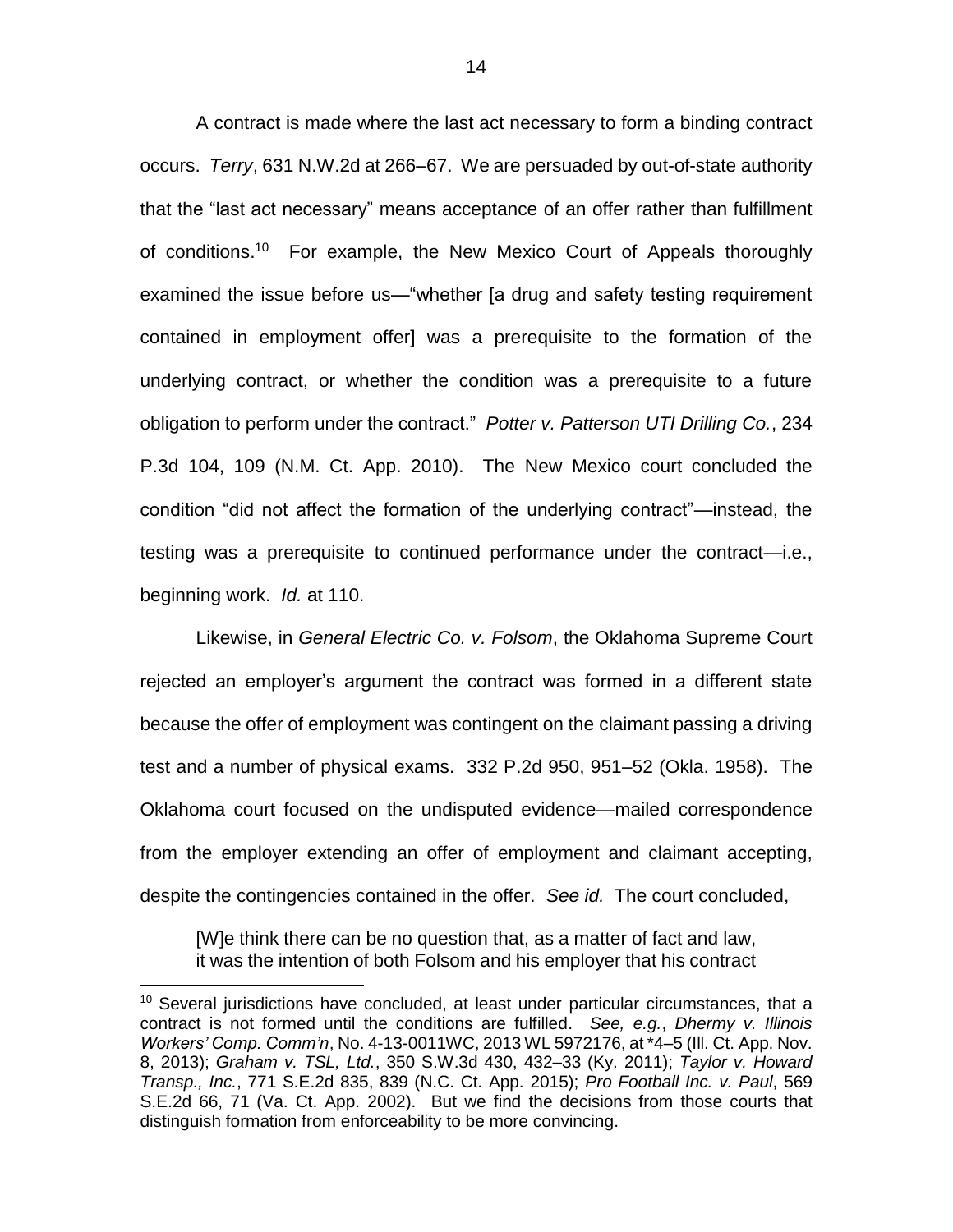of employment come into being in Oklahoma, and that is the state where it was entered into. . . . When he thereafter met those requirements, even though he did not take, and pass, the company's physical examination until after his arrival in Indiana, the location of his first job assignment, the effective date of his employment related back to, and was coincident with, his acceptance in Oklahoma of said company's offer.

*Id.*; *see also Alexander v. Transp. Distribution Co.*, 954 P.2d 1247, 1250–51 (Okla. Ct. App. 1997) ("[I]t is not the 'final assent' of the employer that establishes the 'place where the contract is made . . .' but the 'final assent' of an Oklahoma resident to an offer of employment." (citation omitted)).

And in *Bowen v. Workers' Compensation Appeals Board*, 86 Cal. Rptr. 2d 95, 103–04 (Ct. App. 1999), the California Court of Appeals concluded a contract of hire was formed when the Florida Marlins farm team drafted a baseball player, communicating the terms of the employment over the phone. *Id.* The team mailed the player a contract so he could sign it, then forwarded it to the commissioner; the contract noted it would not become valid until the commissioner signed it. *Id*. at 97. The California court concluded subsequent formalities did not "abrogate the contract of hire." *Id.* at 100. It continued: "[s]uch things as filling out formal papers regarding the specific terms of employment or obtaining a security clearance from the federal government" did not "prevent the contract from initially coming into existence." *Id.* 

Similarly, the Kansas Court of Appeals concluded the "last act necessary" to form a contract of hire was the claimant's acceptance of a company's offer over the phone, despite the requirement the claimant "submit to a pre-employment drug screening and background check" in a different state, as noted in a letter sent by the employer*. Shahane v. Station Casino*, 3 P.3d 551, 554–55 (Kan. Ct. App.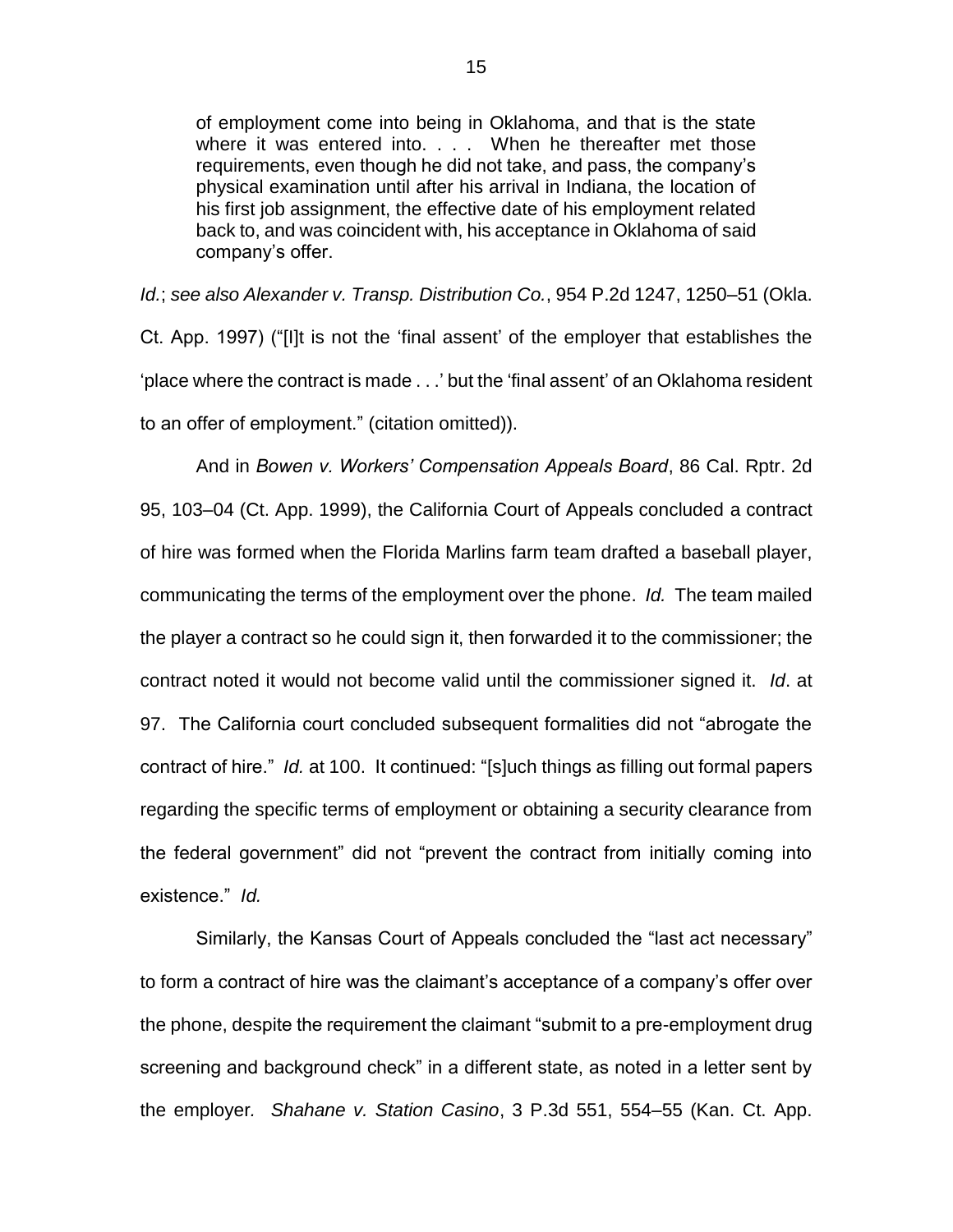2000). More jurisdictions take the same stance. *See, e.g.*, *Brown v. Travelers Ins. Co.*, 232 S.E.2d 609, 609 (Ga. Ct. App. 1977); *Mattel v. Pittman Constr. Co*., 180 So. 2d 696, 698 (La. 1965) (finding contract of hire made in Louisiana where union officer told claimant where to report for work and claimant understood terms of work regarding time and wages, despite fact employer could have rejected claimant upon arrival at out-of-state job site); *O'Briant v. Daniel Constr. Co.*, 305 S.E.2d 241, 243 (S.C. 1983) ("The existence of a contract, not the commencement of work, establishes the employer-employee relationship which is the jurisdictional foundation upon which an award is made. . . . The final act which rendered a binding contract in the present case was O'Briant's verbal acceptance over the telephone."); *see also Matthews v. St. Paul Prop. & Liab. Ins.*, 845 S.W.2d 737, 739 (Tenn. 1992) ("[Employer] offered [claimant] a job during the telephone conversation and . . . he accepted that offer. The fact that a written contract was later executed in Missouri memorializing the details of the agreement between the trucking company and its new driver does not affect this finding.").

Roehl overlooks the distinction between formation of a contract and enforceability of a contract. *See H.L. Munn Lumber Co. v. City of Ames*, 176 N.W.2d 813, 816 (Iowa 1970) ("The insertion of a condition precedent in a contract does not render the same void but only delays the enforceability of the contract until the condition precedent has taken place." (quoting *Locke v. Bort*, 103 N.W.2d 555, 558 (Wis. 1960))). Roehl does not argue it was not bound by its promise to employ Niday provided he fulfilled the enumerated conditions. Nor does it dispute Niday's assertion Farvour-Smith offered him a job during their May 10 phone conversation or that Niday accepted the offer during the same conversation. And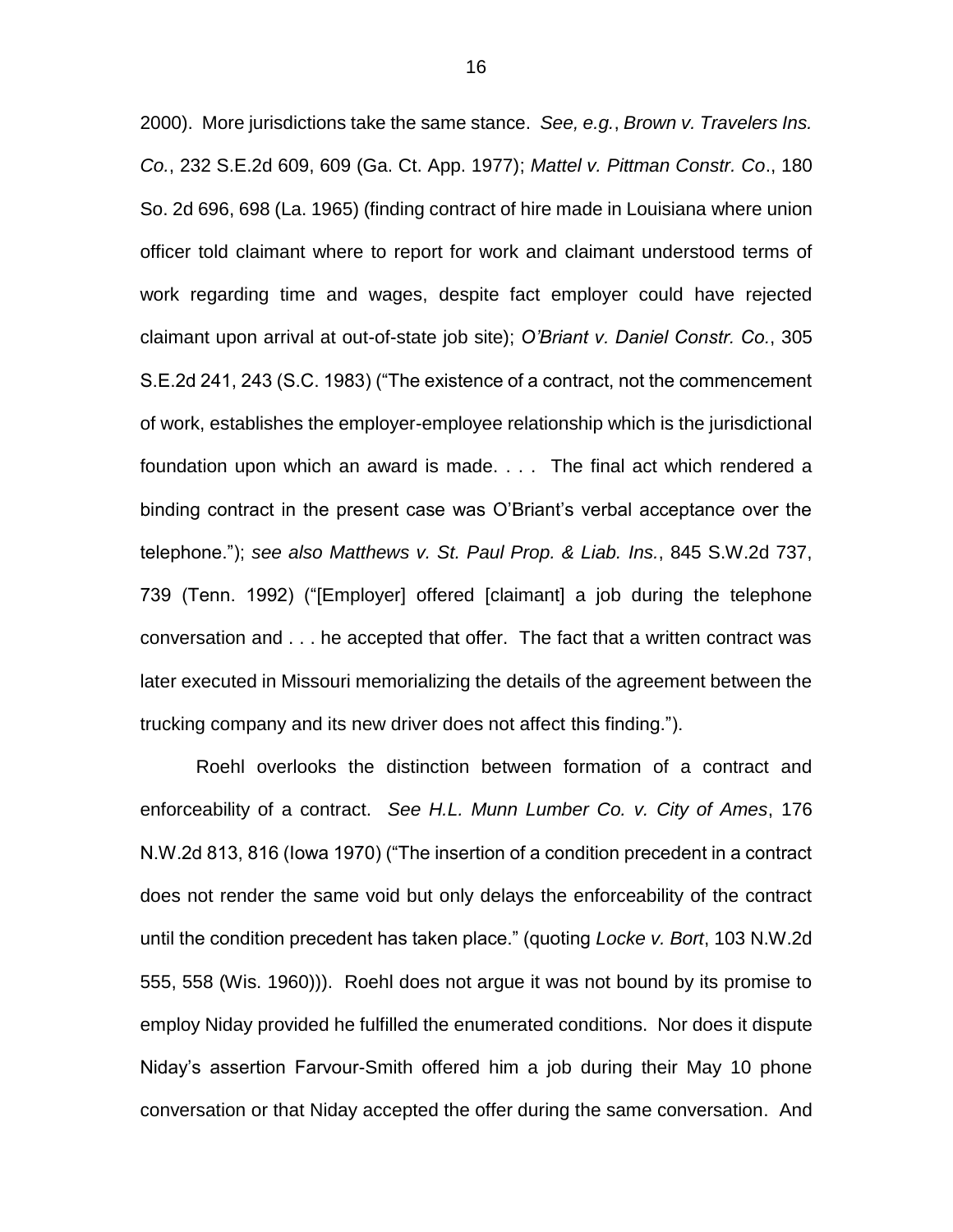Roehl did not present any evidence demonstrating offer or acceptance occurred at a different time or place.

Applying the law to these facts, we conclude Niday and Farvour-Smith struck a bargain in their telephone call. Employment contracts are often oral and informal. *See Parson v. Proctor & Gamble Mfg. Co.*, 514 N.W.2d 891, 893 (Iowa 1994) (noting the frequent lack of formality in contracts for hire). Here, no terms remained to be negotiated following the May 10 letter, which documented Niday's conditions of employment in detail. After Niday accepted Roehl's offer, he informed his current employer of his intent to leave, and Roehl scheduled and funded travel arrangements for his training in Indiana. It would be unusual for Roehl to fund Niday's trip to Indiana and invest in his training absent affirmation from Niday confirming his intent to work for Roehl provided he could meet all requirements. The contract of hire was formed before Niday left Iowa.

Roehl's offer, accepted by Niday, is distinguishable from an agreement to enter into an agreement. *See, e.g.*, *Air Host Cedar Rapids, Inc. v. Cedar Rapids Airport Comm'n*, 464 N.W.2d 450, 452–53 (Iowa 1990) (finding no enforceable contract where terms were indefinite, stating: "It is axiomatic that understandable or ascertainable terms are necessary ingredients for an enforceable contract. A contract generally is not found to exist where the parties agree to a contract on the basis to be settled in the future"). The record shows Roehl intended to be bound by Farvour-Smith's offer to Niday. And Niday "sp[oke] his . . . acceptance" in Iowa. *See Terry*, 631 N.W.2d at 270.

Because the last act necessary to a meeting of the minds—Niday's acceptance of Roehl's offer—occurred in Iowa, he was working under a contract